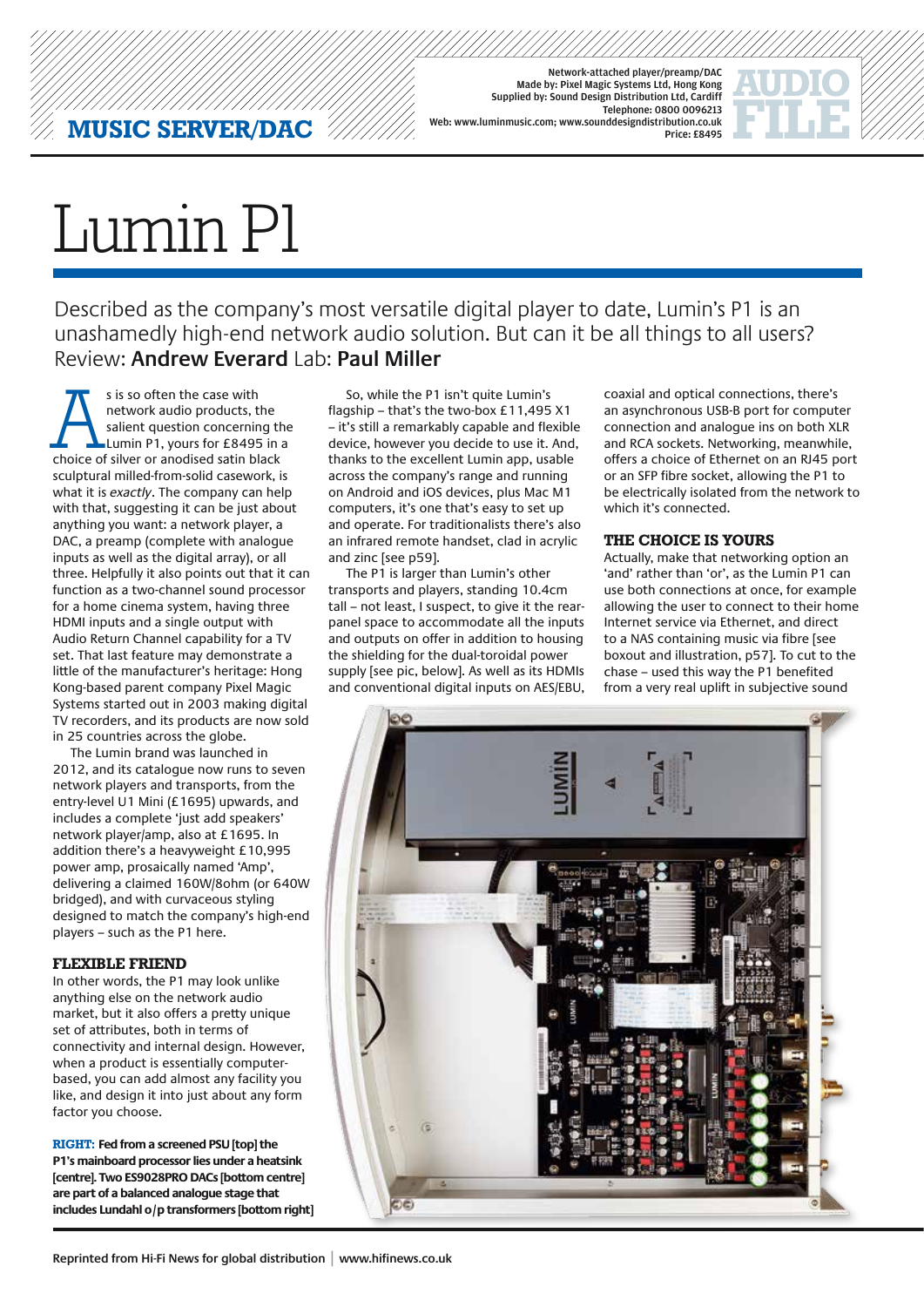

quality, revealing even more detail in the music being played.

If the inputs on the Lumin P1 are comprehensive, so are the outputs. Both balanced XLRs and unbalanced RCAs are provided, configurable as fixed level for use into a preamp or integrated amp, or variable for power amps and active speaker systems. There are also digital outs on BNC and USB-A should you feel the need to use

the P1 into an external DAC, but given the performance of the P1's internal DAC and analogue output stages, I'm not quite sure why anyone would want to do that.

The P1's own digital section uses two of the

familiar ESS Sabre ES9028PRO DAC chips as part of a dual-mono, fully balanced layout throughout the player, with a 'Femto clock' system under the control of software running on an FPGA. The P1 also offers the (third-party) Leedh lossless processing system to control the variable output volume level, although this algorithm can be switched in or out.

Via the network inputs, the player can handle file formats up to 384kHz/32-bit

#### **FILES BY FIBRE**

LPCM and DSD512, and via USB up to 384kHz/32-bit (and DSD128 via DoP), though as is usual the optical and two electrical inputs are limited to 192kHz/ 24-bit and DSD64 via DoP. There's then a wide range of upsampling options available when you dig into the menu system via the Lumin app, as well as settings including dimming or turning off the info display, setting a sleep time when the unit hasn't

'The reflective pieces are simply

been used for 15 minutes or an hour, and adjusting the fixed output level to suit your preamplifier.

As well as network streaming, the P1 also offers Spotify Connect, Tidal (with full MQA decoding) and Qobuz, plus

a comprehensive range of Internet radio stations. It's also Roon-ready, allowing playback to be controlled remotely by a Roon Core-based set-up.

## **Sparking into life**

However you use it – as a DAC, preamp/ player or Roon endpoint – the P1 delivers a sound able to grab the attention from the off, and hold the listener rapt across long

**As I mentioned in our review, Lumin's Ethernet and fibre network connections can be used interchangeably. You might need a little extra hardware to do this if your NAS doesn't have a fibre connection, but this is a connectivity option I have been using for some time in my own system with excellent results. I deploy little** 

**Ethernet to fibre converters (from about £30, though you'll now find 'audiophile' versions for much more!), inexpensive LC fibre-optic cable (think about £10 for a 10m run), and an LC/ SPF converter, which also start from about a tenner.** 

**It's an inexpensive experiment to try, and one I've found brings appreciable benefits in clarity when compared with the potentially 'noisy' conventional wired connection. And there's a further benefit: the low cost of the fibre cable makes it easy to store your NAS remotely and avoid its fan/drive noise impinging on your listening. A 20m run of LC/LC cable will still cost you less than £20, and even longer runs are a steal compared to extended lengths of decent Ethernet cabling.**

**ABOVE: Available in black or natural finishes, the stylish P1 features a machined alloy fascia and deep set, dimmable display. There's an IR remote [p57] but most controls are in the app**

listening sessions. With the driving rhythms of 'Bullet Train' from the remastered re-release of Sparks' *Balls* [BMGCAT550CD], the Lumin P1 lays down a solid bass and opens up the dense mix. Also, with the lush Toni Visconti mix of 'The Angels', with its ethereal backing vocals, the wide, deep soundstage the player allows adds enormously to the ambience of the track.

This combination of weight and clarity also serves well the psychedelic metal of Somali Yacht Club's 'Echo Of Direction', from *The Space* [Season Of Mist SOM 648D], allowing all the complexities of the recording – from gentle rock and multi-layered vocals all the way through to crashing guitars and thundering rhythm section – to be appreciated in their trippy magnificence. Switch to a different kind of 'dense', in the form of the 2009 recording of Dvořák's 9th Symphony, by the Youth Orchestra of the Americas under Jean-Pascal Hamelin [2xHD 2XHDFM1229; DSD256], and the Lumin P1 delivers a heroic sound with the final 'Allegro con fuoco', bringing out all the freshness of the playing of the youthful performers.

This same openness is also beneficial with the exuberance of French baritone Florian Sempey's *Figaro? Si!* recital of Rossini [Alpha 791D; 96kHz/24-bit],



breathtaking'